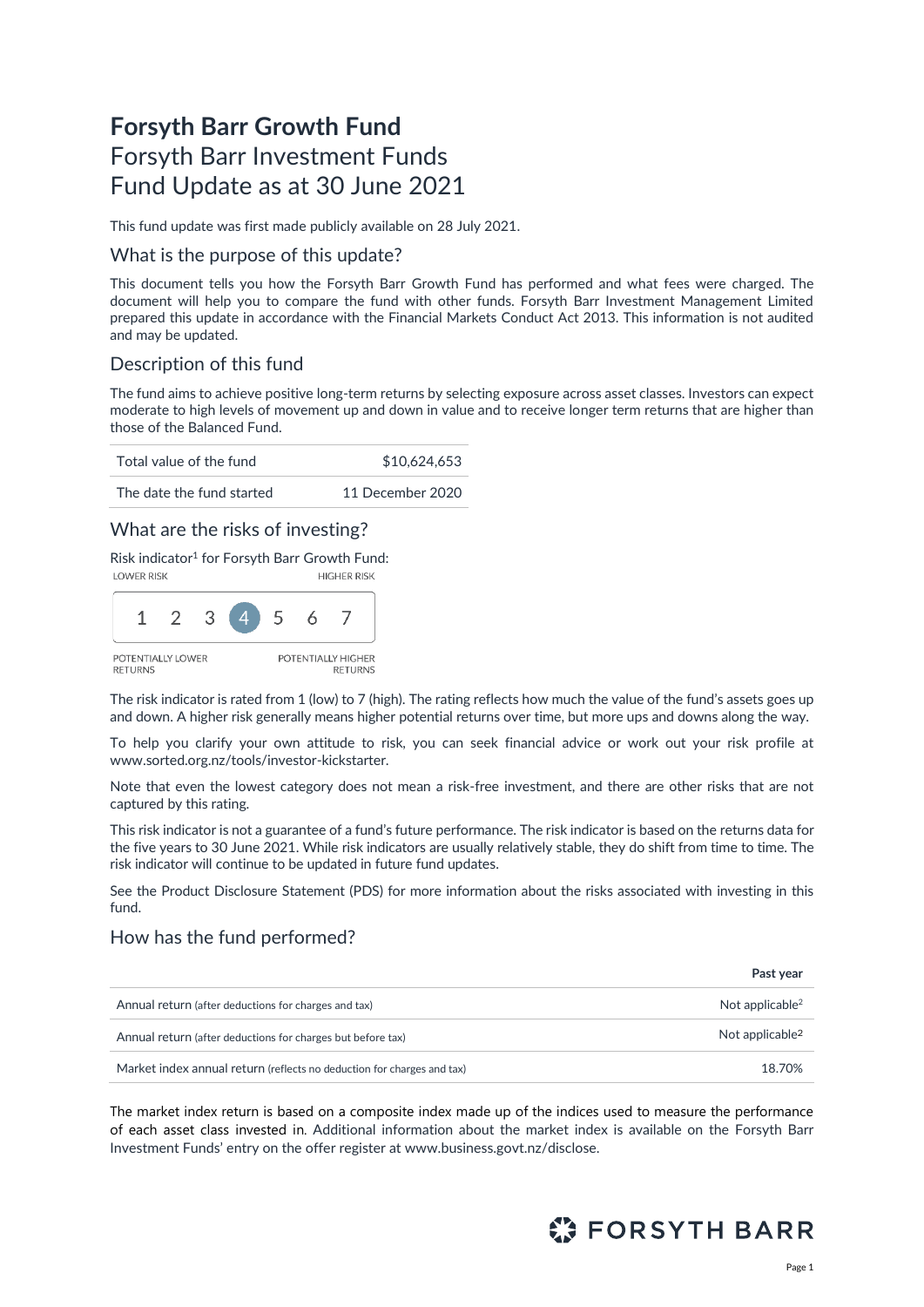# What fees are investors charged?

Investors in the Forsyth Barr Growth Fund are charged fund charges. Estimates of these are

|                                                                                   | % of net asset value <sup>3</sup> |
|-----------------------------------------------------------------------------------|-----------------------------------|
| Total fund charges (estimated)                                                    | 1.25%                             |
| Which are made up of:                                                             |                                   |
| Total management and administration charges<br>(estimated) including <sup>4</sup> | 1.25%                             |
| Manager's basic fee                                                               | 1.25%                             |
| Other management and administration charges                                       | 0.00%                             |
| Total performance-based fees                                                      | 0.00%                             |
|                                                                                   | Dollar amount per investor        |
| Other charges                                                                     | \$0.00                            |

Investors are not currently charged any other fees. See the PDS for more information about fees. Small differences in fees and charges can have a big impact on your investment over the long term.

#### **Example of how this applies to an investor<sup>5</sup>**

Jane had \$10,000 in the fund at the start of the year and did not make any further contributions. At the end of the year, Jane received a return after fund charges were deducted but before tax of \$1,870 (that is 18.70% of her initial \$10,000). This gives Jane a total return after tax of \$1,870 for the year.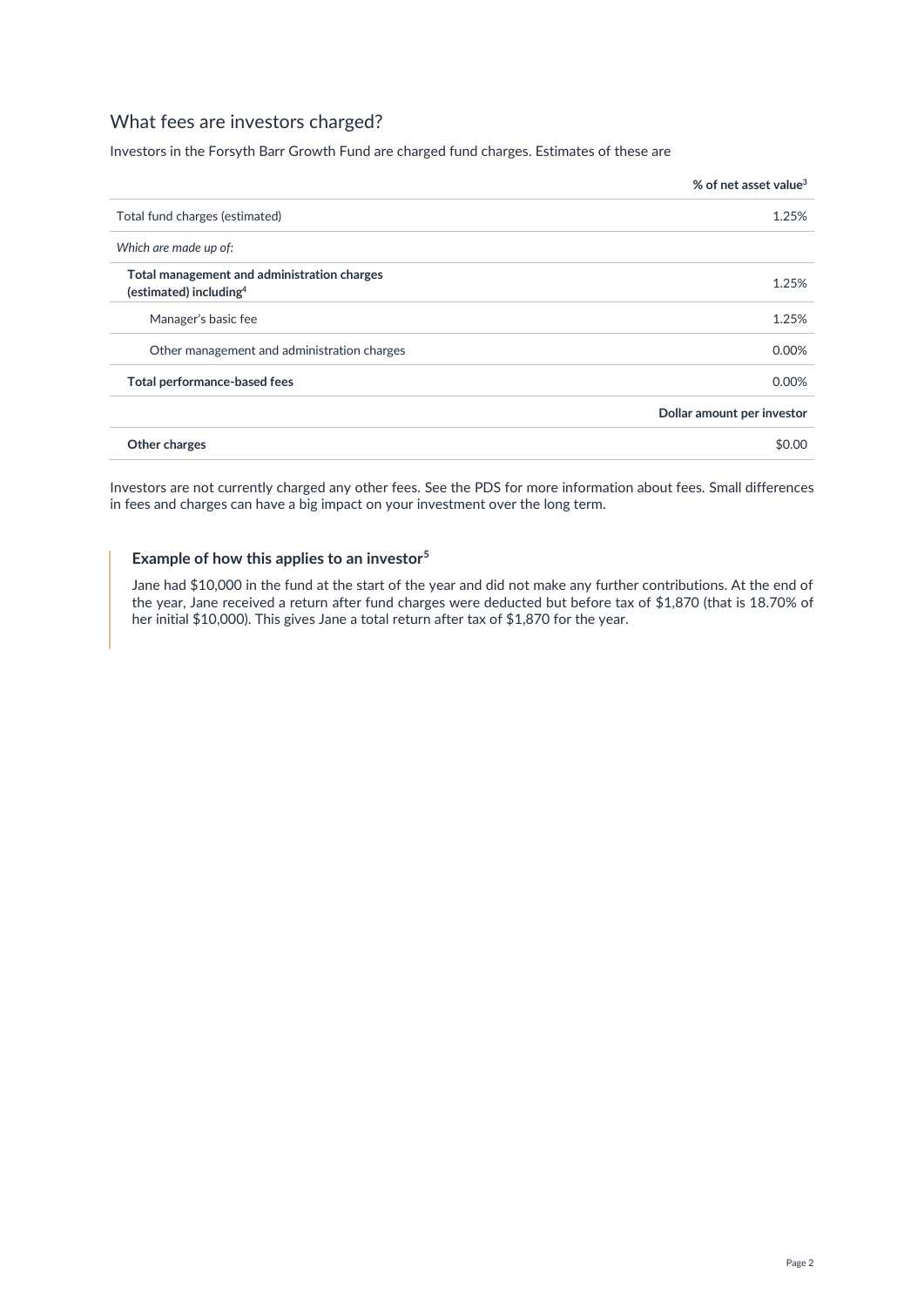# What does the fund invest in?

This shows the types of assets that the fund invests in.



### Actual investment mix

### Target investment mix

| Cash and cash equivalents    | 5.00%    |
|------------------------------|----------|
| New Zealand fixed interest   | 12.00%   |
| International fixed interest | 6.00%    |
| Australasian equities        | 37.00%   |
| International equities       | 30.00%   |
| Listed property              | 10.00%   |
| Unlisted property            | $0.00\%$ |
| Commodities                  | $0.00\%$ |
| Other                        | $0.00\%$ |
|                              |          |

### Top 10 investments

|                | <b>Name</b>                                              | Percentage of<br>fund net assets | <b>Type</b>               | Country              | <b>Credit rating</b><br>(if applicable) |
|----------------|----------------------------------------------------------|----------------------------------|---------------------------|----------------------|-----------------------------------------|
| 1              | ANZ transactional bank account                           | 6.69%                            | Cash and cash equivalents | New Zealand          | AA-                                     |
| 2              | Amazon.com. Inc.                                         | 1.93%                            | International equities    | <b>United States</b> |                                         |
| 3              | Fisher & Paykel Healthcare<br><b>Corporation Limited</b> | 1.93%                            | Australasian equities     | New Zealand          |                                         |
| $\overline{4}$ | Visa Inc. - Class A Shares                               | 1.81%                            | International equities    | <b>United States</b> |                                         |
| 5              | <b>CSL Limited</b>                                       | 1.52%                            | Australasian equities     | Australia            |                                         |
| 6              | Alibaba Group Holding-Sp Adr                             | 1.46%                            | International equities    | <b>United States</b> |                                         |
| 7              | Salesforce.com, Inc.                                     | 1.34%                            | International equities    | <b>United States</b> |                                         |
| 8              | <b>Microsoft Corporation</b>                             | 1.33%                            | International equities    | <b>United States</b> |                                         |
| 9              | Spark New Zealand Limited                                | 1.32%                            | Australasian equities     | New Zealand          |                                         |
| 10             | <b>Westpac Banking Corporation</b>                       | 1.26%                            | Australasian equities     | Australia            |                                         |

The top 10 investments make up 20.59% of the fund.

Foreign currency exposures associated with international fixed interest are hedged to the New Zealand dollar. We actively manage the fund's foreign currency exposures associated with international and Australian equities, and listed property. As at 30 June 2021, these exposures represented 54.65% of the value of the fund. After allowing for foreign currency hedges in place, 37.90% of the value of the fund was unhedged and exposed to foreign currency risk.